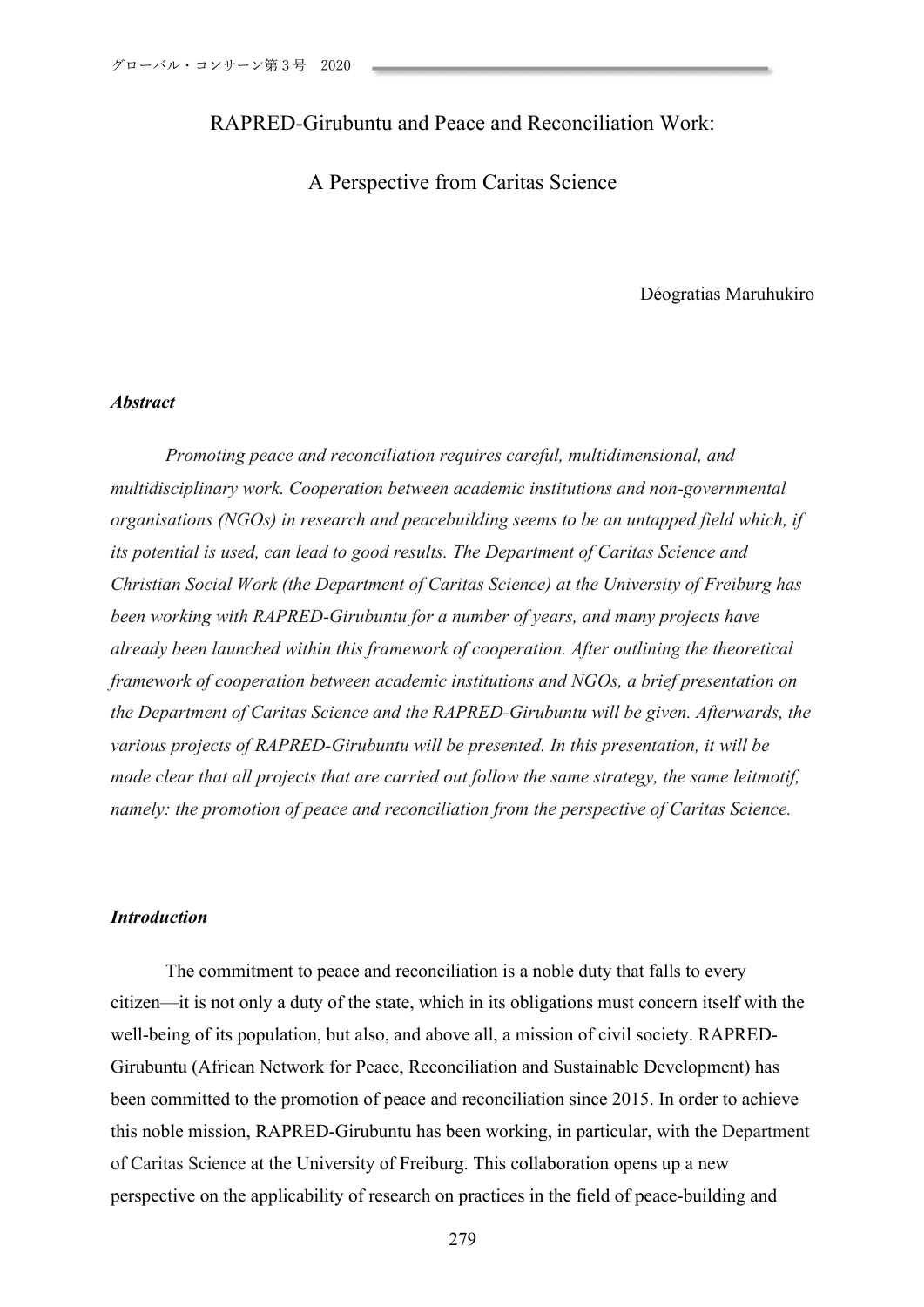reconciliation. This article focuses on the following fundamental questions. Is collaboration between academic research institutions and NGOs possible? What are the disadvantages and advantages of such work? How is the collaboration between the Department of Caritas Science and RAPRED-Girubuntu structured? What are their respective tasks and objectives?

In this article, which is the result of a webinar held on February 2, 2021 with the Institute of Global Concern at Sophia University (Tokyo, Japan), we will try to address the above questions and show that the commitment to peace and reconciliation of RAPRED-Girubuntu is based on the perspective of Caritas Science.

#### *Preliminary note: What does "from the perspective of Caritas Science" mean?*

Klaus Baumann briefly explains this dimension of the Caritas Science perspective in his article "*Gerechtigkeit und Wahrheit - Vergebung und Versöhnung: einige caritaswissenschaftliche Überlegungen und Perspektiven,*"1 highlighting the concept of "Agape" love, which originates in God's love for mankind and is realised in man's love for God the creator and his neighbour. Jesus Christ is the personification of this divine love for mankind, and the new commandment he gives to his disciples focuses effectively on love for God the father and for one's neighbour: "*You shall love the Lord your God with all your heart, with all your soul, and with all your mind,.... and you shall love your neighbour as yourself*" (Mt 22:37-39). According to Klaus Baumann:

*Das menschgewordene Maß dieser Liebe – in allen Aspekten – ist die Person Jesu Christi, der seinen Jüngern aufträgt zu lieben, wie er sie geliebt hat – auch als Gemeinschaft. Was dies – also "caritas" – theologisch, anthropologisch, sozialwissenschaftlich interdisziplinär in verschiedensten Fragestellungen und zumal in der Auseinandersetzung mit allem, was ihr entgegensteht oder sie herausfordert zur Überwindung von Leid, Hass und Not, bedeutet, all das ist Gegenstand der wissenschaftlichen Forschung und Lehre von "Caritaswissenschaft". Versöhnung und* 

<sup>&</sup>lt;sup>1</sup> Baumann, Klaus: Gerechtigkeit und Wahrheit - Vergebung und Versöhnung: einige caritaswissenschaftliche Überlegungen und Perspektiven in Baumann, K., Bendel, R., Maruhukiro, D. Gerechtigkeit, Wahrheitsfindung, Vergebung und Versöhnung. Ansätze zur Friedenspolitik in Nachkriegsgebiete, Berlin 2021 (im Druck)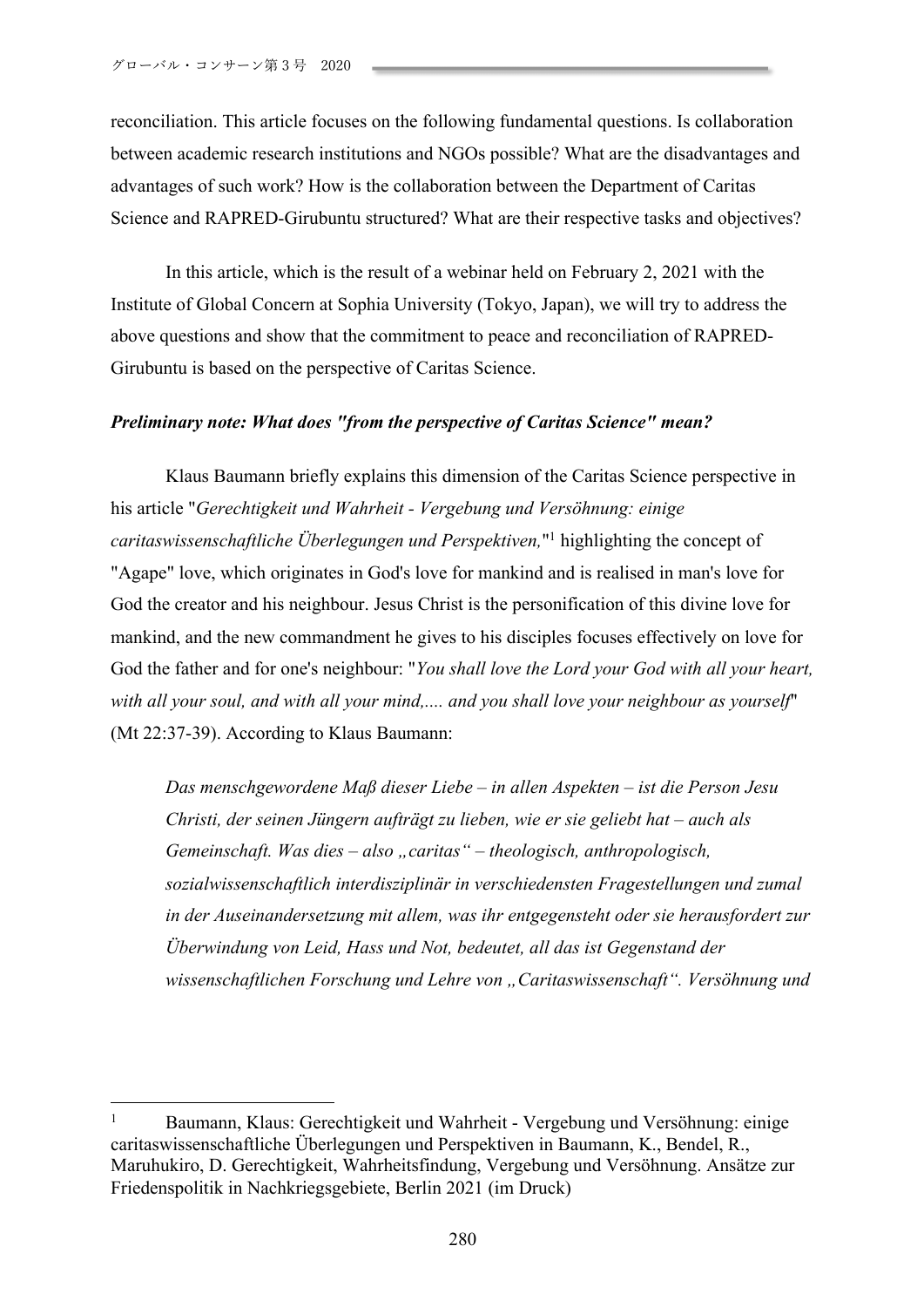*Frieden sind ohne weiteresals Aspekte des Gelingens bzw. der Realisierung von "caritas" anzusehen – oder zumindest als Teil ihrer innersten Anliegen.* 2

Thus, it can be understood that the commitment to peace and reconciliation, and especially the commitment to the most vulnerable members of society such as refugees, children, and women, as well as the promotion of education, are objectives that materialise love for God and love for neighbour.

## 1. *Collaboration Between Academic Institutions and NGOs*

In the introductory note, we have already mentioned, albeit briefly, the collaboration between an academic institution (the Department of Caritas Science) and a civil society organisation (RAPRED-Girubuntu) in the field of peacebuilding and reconciliation. Let us now try to outline the theoretical framework before describing the specific tasks of these institutions.

For the achievement of the *Sustainable Development Goals (SDGs*), no institution can do it alone. Synergy and networking are essential for our time and especially for the achievement of the SDGs.<sup>3</sup> Karola Hoffmann and Marco Rieckmann argue that in the 21st century, no single form of institution is capable of addressing or responding to all the issues of sustainable development that will shape the world of tomorrow. Universities and civil society organisations are also facing this challenge.4

<sup>2</sup> Ibid.

The incarnate measure of this love – in all aspects – is the person of Jesus Christ, who instructs his disciples to love as he loved them and to love as a community. The object of the scientific research and teaching of "Caritas Science" is to understand what this – "caritas" – means in theological, anthropological, sociological, and interdisciplinary terms when considering complicated questions and confronting suffering, hatred, and need. Reconciliation and peace are seen as aspects of the success or realisation of "caritas" – or at least as a part of its central concerns.

<sup>3</sup> Maruhukiro, Déogratias / Birantamije Gérard: The Idea of the "RAPRED Network" and Peace Academy Approaches to the Great Lakes Region of Africa, in Klaus Baumann, Rainer Bendel, Déogratias Maruhukiro (Hg. ), Flucht, Trauma, Integration. Nachkriegseuropa und Ruanda / Burundi im Vergeleich, Berlin 2018

<sup>4</sup> Karola Hoffmann & Marco Rieckmann, editorial in Zeitischrift für interregionale Bildungsforschung und Entwicklungspädagogik 38. Jahrgang, Heft 3, 2015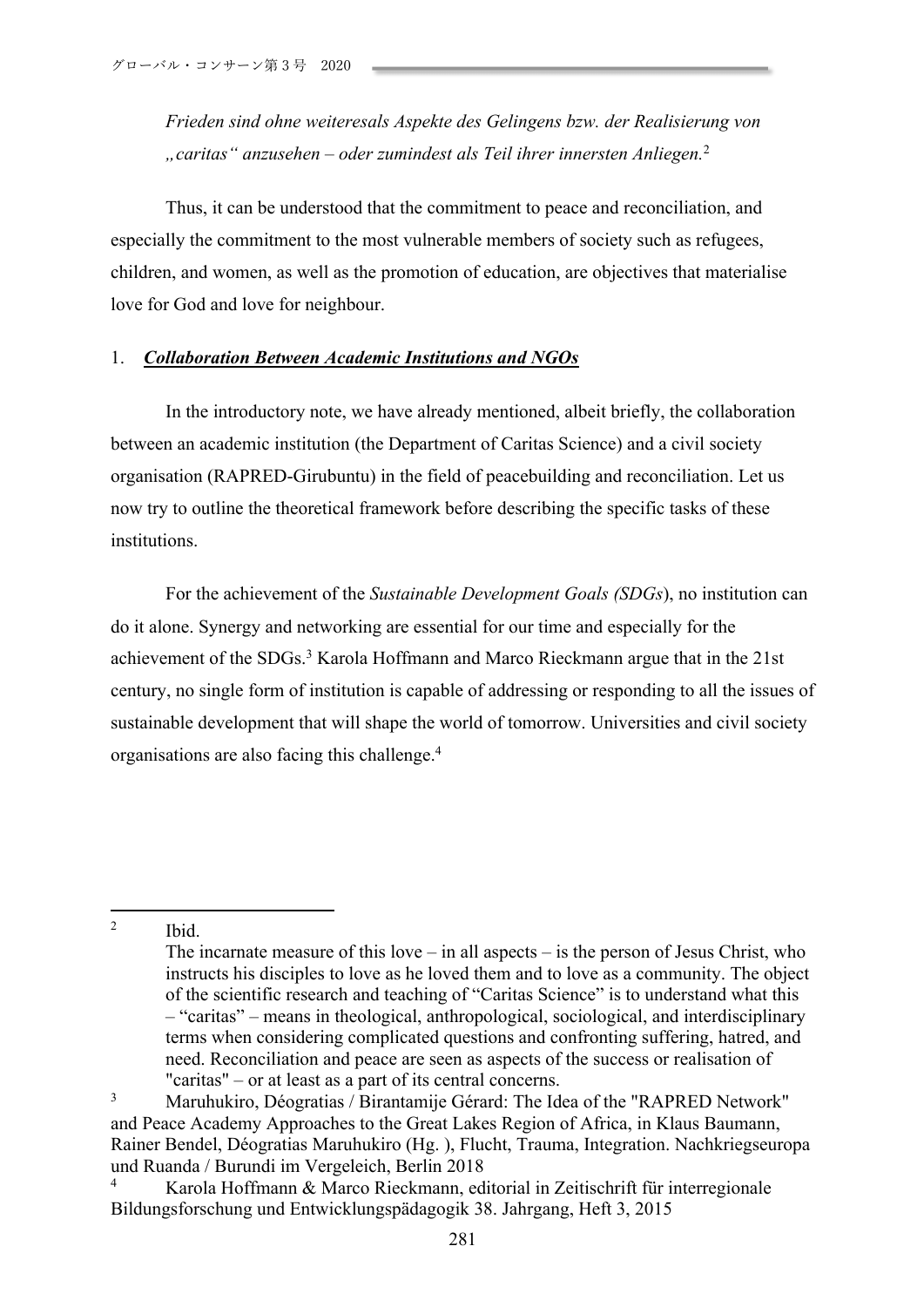The field of transdisciplinary and interdisciplinary research can indeed be understood as a bridge to connect the two worlds of academia and civil society.<sup>5</sup> In particular, transdisciplinary work allows for effective collaboration between NGOs or other organisations and academic institutions. "Transdisciplinarity" means the joint treatment of practice-related problems and issues by scientists and practitioners (e.g. companies and NGOs).<sup>6</sup> Marco Rieckmann states to this effect:

*Eine transdisziplinäre Zusammenarbeit bezieht sich auf gesellschaftlich relevante Probleme, initiiert gemeinsame Lernprozesse von Wissenschaftler/inne/n und außeruniversitären Akteur/inn/en und zielt auf die Generierung von Wissen, das lösungsorientiert, gesellschaftlich robust und sowohl auf die wissenschaftliche als auch die gesellschaftliche Praxis übertragbar ist.7*

This suggests that this is a "win-win" project where academic institutions and civil society organisations benefit from each other. The practical experience gained in the field by NGOs can inspire research, helping to develop new research questions, and enrich university teaching, as the latter must be research-based. Theories can be tested in the field by researchers under the guidance of NGOs, so that theory and practice are harmoniously combined. The work of NGOs will no longer be a repetition of past patterns but will this time be marked by creativity and innovation based on research.

However, cooperation between academic institutions and NGOs is not without its problems. Karola Hoffmann discusses these problems based on her experience as an "*eine Welt-Fachpromotorin Hochschule*" (One World Promoter in post-secondary education) in the state of Baden-Württemberg. She especially mentions the problems caused by university structures that do not favour collaboration with NGOs.<sup>8</sup> Furthermore, the competition for

<sup>5</sup> Marco Rieckmann, transdisziplinäre Forschung und Lehre als Brücke zwischen Zivilgesellschaft und Hochschule, in Zeitischrift für interregionale Bildungsforschung und Entwicklungspädagogik 38. Jahrgang, Heft 3, 2015, S. 4-10

 $\frac{6}{7}$  Ibid S. 5

Ibid  $S. 5$ 

A transdisciplinary collaboration addressing societal problems initiates joint learning processes between academics and non-university actors and aims at generating knowledge that is solution-oriented and socially-robust, as well as applicable in scientific and social practices.

<sup>8</sup> Karola Hoffmann, Stärken und Schwächen in der Zusammenarbeit zwischen Hochschulen und Zivilgesellschaftlichen Organisationen im Bereich globale Nachhaltigkeit, in Zeitschrift für interregionale Bildungsforschung und Entwicklungspädagogik 38. Jahrgang, Heft 3, 2015, S. 11-15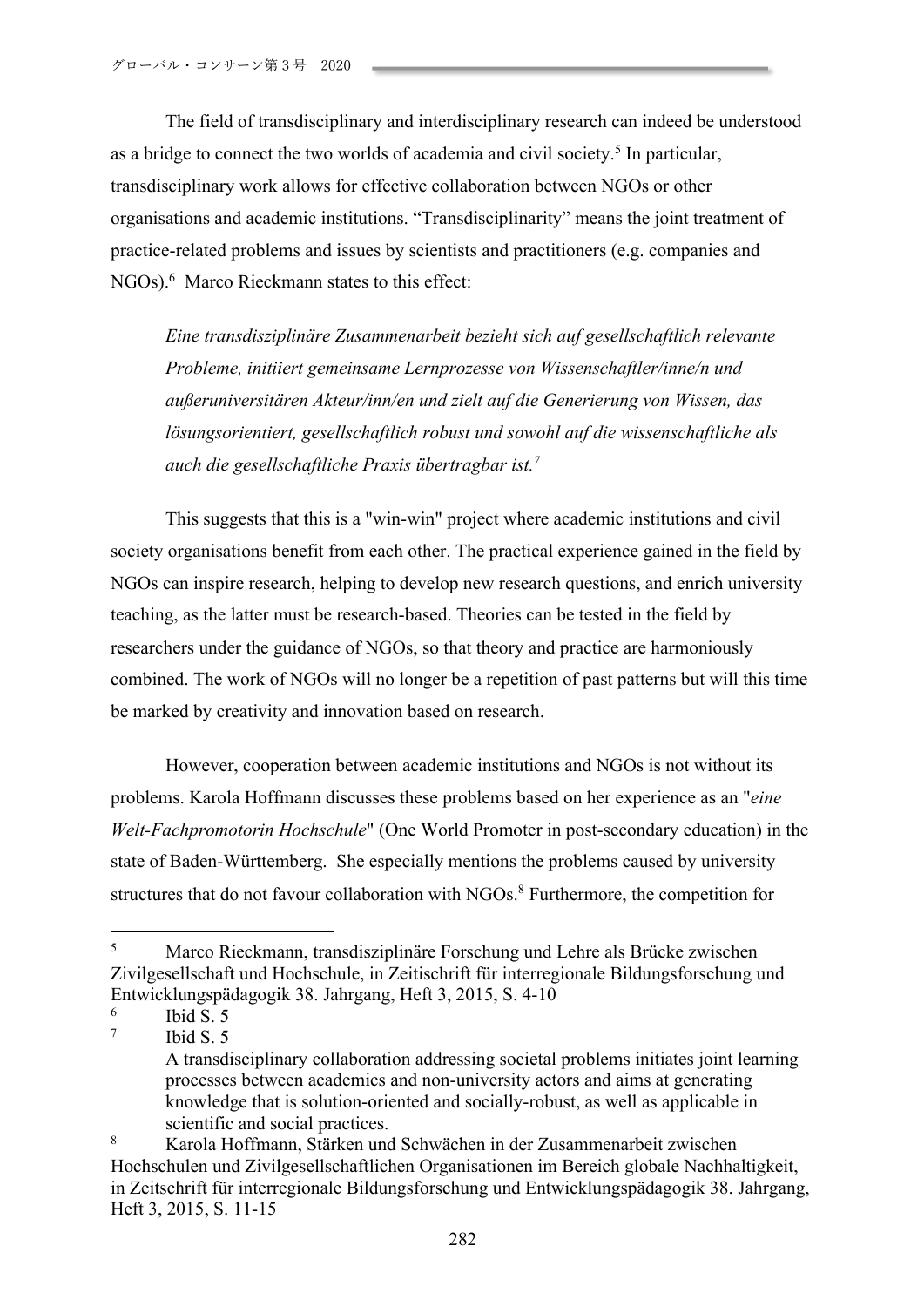funding and the race for success in a short period of time strongly affect how academic institutions choose which research projects to support and can only contribute to the lack of good cooperation with other organisations. In conclusion, it should be noted that the cooperation we are talking about here is quite a new experience for both universities and NGOs. It will therefore require time, tact, and patience for this new experience to take root. Let's turn now to the experience of the cooperation between the RAPRED-Girubuntu and the Department of Caritas Science at the University of Freiburg.

# 2. *On the Cooperation Between the Department of Caritas Science and RAPRED-Girubuntu*

Before discussing the cooperation between the Department of Caritas Science at the University of Freiburg and RAPRED-Girubuntu, let us briefly talk about these two institutions and their objectives.

#### 2.1. *Caritas Science and Christian Social Work*

The Department of Caritas Science and Christian Social Work is one of the departments in the Institute for Practical Theology housed in the Faculty of Theology at the University of Freiburg. As a part of the Faculty of Theology, the Department of Caritas Science is committed to the promotion of research in various fields and teaching based on this research. Its subject of study is "Caritas" as the "essence" or the very "heart" of the Church and the social commitment of organisations in society in general and in the Church in particular. This includes:

- (1) The person who suffers,
- (2) The person who helps, and
- (3) The Church (with its guidelines for its charitable social work) in service to "the poor and afflicted of every kind." (Gaudium et spes 1).

The Department of Caritas Science has three objectives: to describe, then to explain and/or understand, and finally to promote through a constructive transformation of society. From a methodological point of view, Caritas research is fundamentally interdisciplinary in cooperation with other theological and non-theological sciences.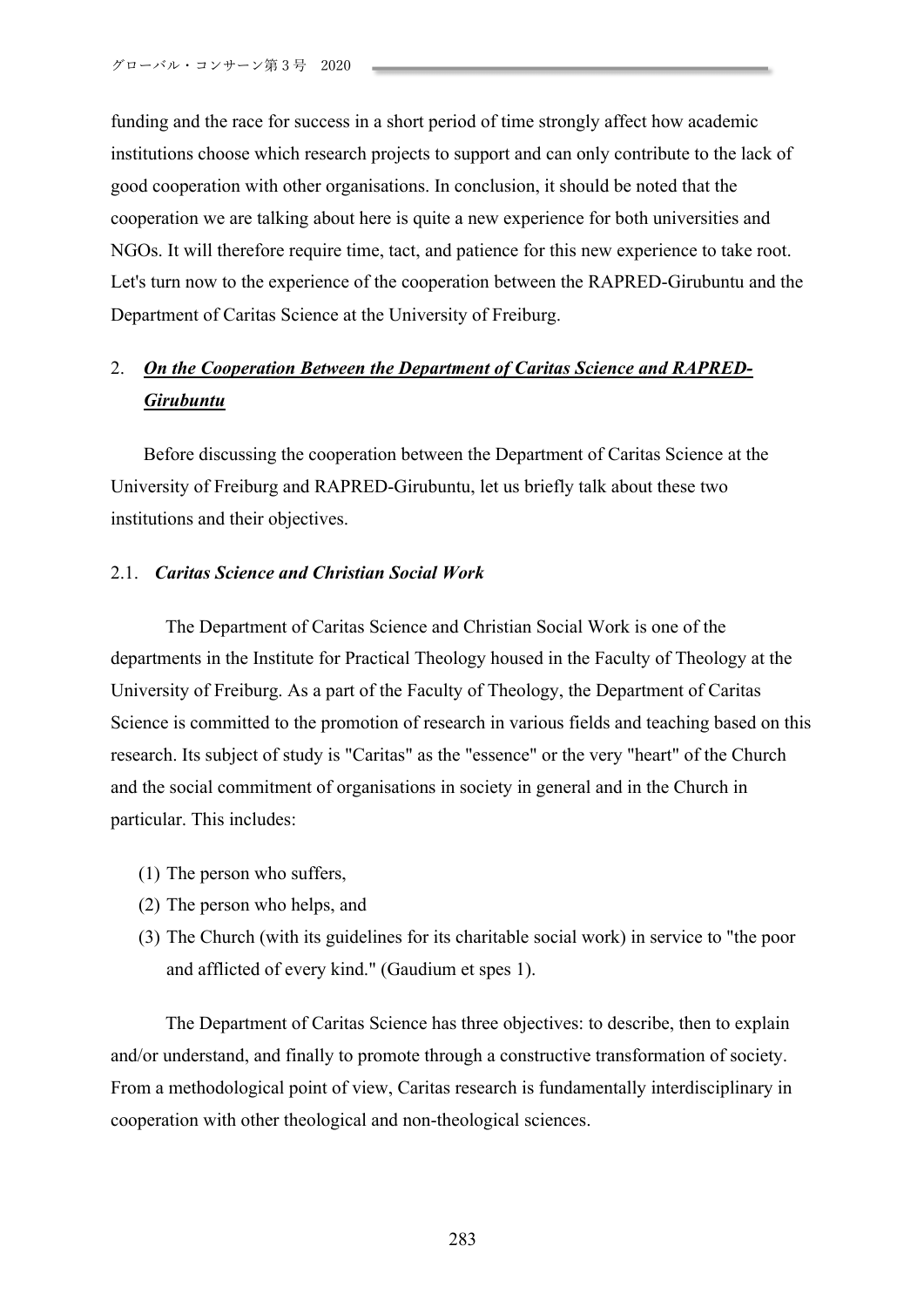The aim of the Department of Caritas Science is basically to link Caritas theory and practice in order to promote a constructive change in society. This transformation can be operationalised through four important areas of Caritas engagement:

- (1) Social services,
- (2) Assistance to the poor and other vulnerable people through solidarity,
- (3) Education, and
- (4) Advocacy for marginalised, oppressed people and others such as refugees, prisoners, etc.

#### 2.2. *RAPRED-Girubuntu*

RAPRED-Girubuntu stands for "*African Network for Peace, Reconciliation and Sustainable Development.*" *Ubuntu* is a word, or rather a very important value in the African Bantu culture, that can mean generosity, sharing, and solidarity. This value is based on the belief that humans are interdependent—"I am, because you are...*.*" *Gira-ubuntu* is not only a wish but also a recommendation to carry and grow this value.

RAPRED-Girubuntu was founded on the basis of research work at the Department of Caritas Science<sup>9</sup> and is primarily engaged in peace-building and reconciliation with the following objectives:

- (1) Promotion of social cohesion within a nation and/or between peoples,
- (2) Promotion of aid to people persecuted for political, racial, or religious reasons, refugees, displaced persons, and people affected by war,
- (3) Promotion of development cooperation,
- (4) Promotion of education and training,
- (5) Promotion of civic engagement and civil society, and
- (6) Promotion of networking among organisations working in the field of peace, reconciliation, and sustainable development.

Thus, as can be deduced from the above, the cooperation between RAPRED-Girubuntu and the Department of Caritas Science falls within the scope of RAPRED-

<sup>9</sup> See Déogratias Maruhukiro, Für eine Friedens- und Versöhnungskultur. Sozialpolitische Analyse, ethischer Ansatz und kirchlicher Beitrag zur Förderung einer Friedensund Versöhnungskultur in Burundi, Lit Berlin 2020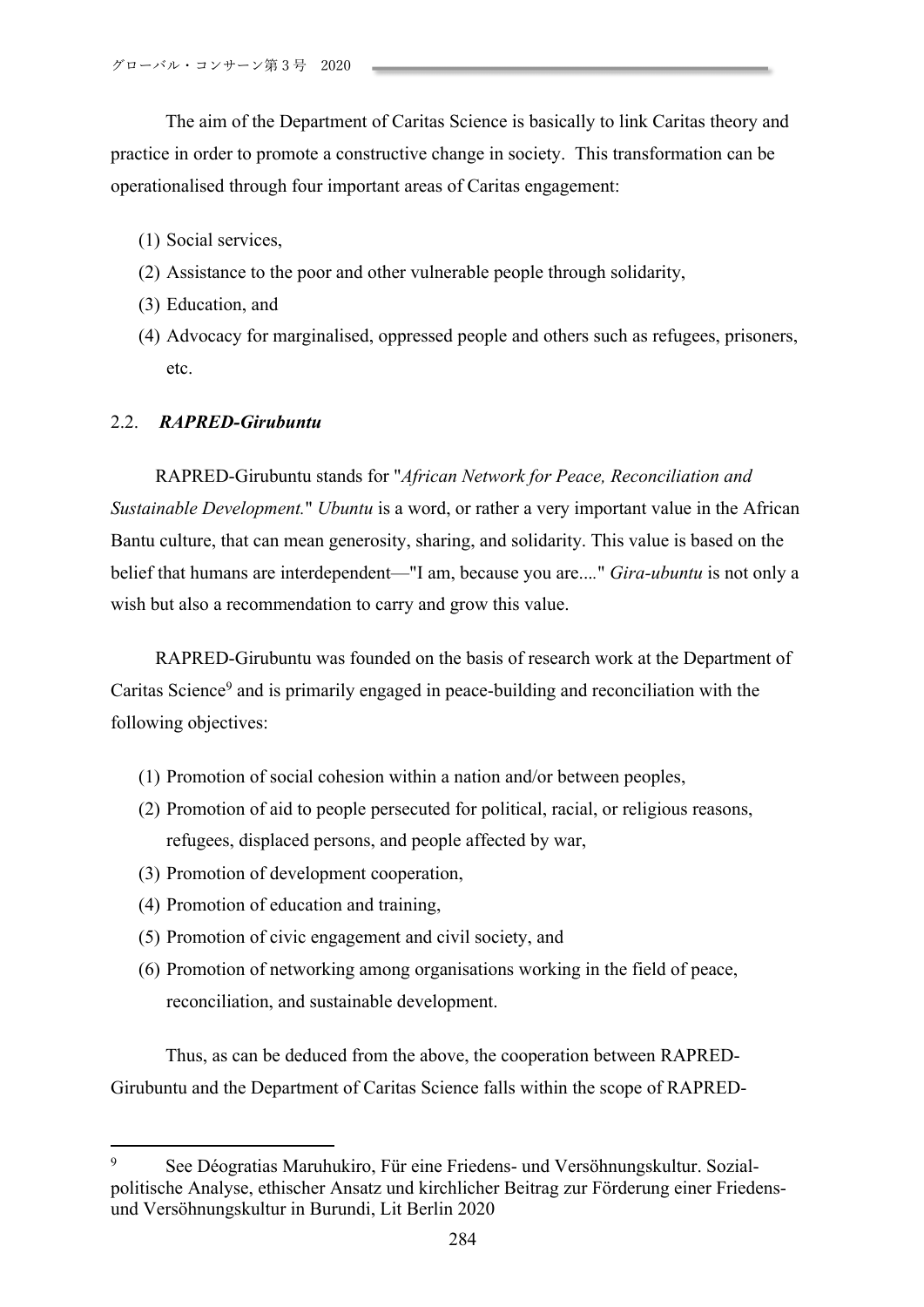Girubuntu's work, i.e. the promotion of peace, reconciliation, and sustainable development. Let us now look at how this cooperation is being implemented.

# 3. *Implementation of the Cooperation Between the Department of Caritas Science and RAPRED-Girubuntu Through the Sangwe Project10*

The Sangwe Project illustrates how an academic institution and a civil society organisation can implement a collaborative venture with a significant impact on local communities. Indeed, the idea for the Sangwe Project was sparked by interviews during my doctoral research at the Department of Caritas Science at the University of Freiburg. In 2012, while I was conducting interviews in Burundi, there was a climate of tension between the Catholic Church and the state and between the state and civil society organisations. This had a ripple effect of causing tensions amongst members of the Burundian population. The interviewees made concrete proposals on how to initiate activities aimed at reconciling society. These ideas helped create the "Sangwe Pilot Project" (Sangwe Project), and RAPRED-Girubuntu took the lead in implementing the Sangwe Project.

## 3.1. *Presentation of the Sangwe Project*

*Sangwe* has several meanings, one of which is welcome. It is not only about welcoming someone but also, and especially, about giving them a home in one's heart. Those who are welcomed with *sangwe* know that they belong and are not regarded as strangers. With this project, RAPRED-Girubuntu wanted to emphasise contact and cooperation and thus promote a culture of welcome. Contact between people helps to overcome prejudices and enables reconciliation. Cooperation between different actors can avoid tensions and create lasting peace and reconciliation. The Sangwe Project was carried out in Bugarama Municipality and dealt with young people from four small villages (Magara, Burangwa, Kirundo, and Bugarama). For the purposes of the project, Magara and Burangwa, which are inhabited by a majority of Hutus, were grouped together as one larger village, and Kirundo and Bugarama, which are inhabited by a majority of Tutsis, were grouped together as a second larger village. The project therefore enabled young people from two different ethnic groups to meet and get to know each other. In addition, the parish priest, the mayors, and a head of a NGO were appointed as responsible persons.

<sup>10</sup> See Déogratias Maruhukiro, Op.Cit Ss. 322-324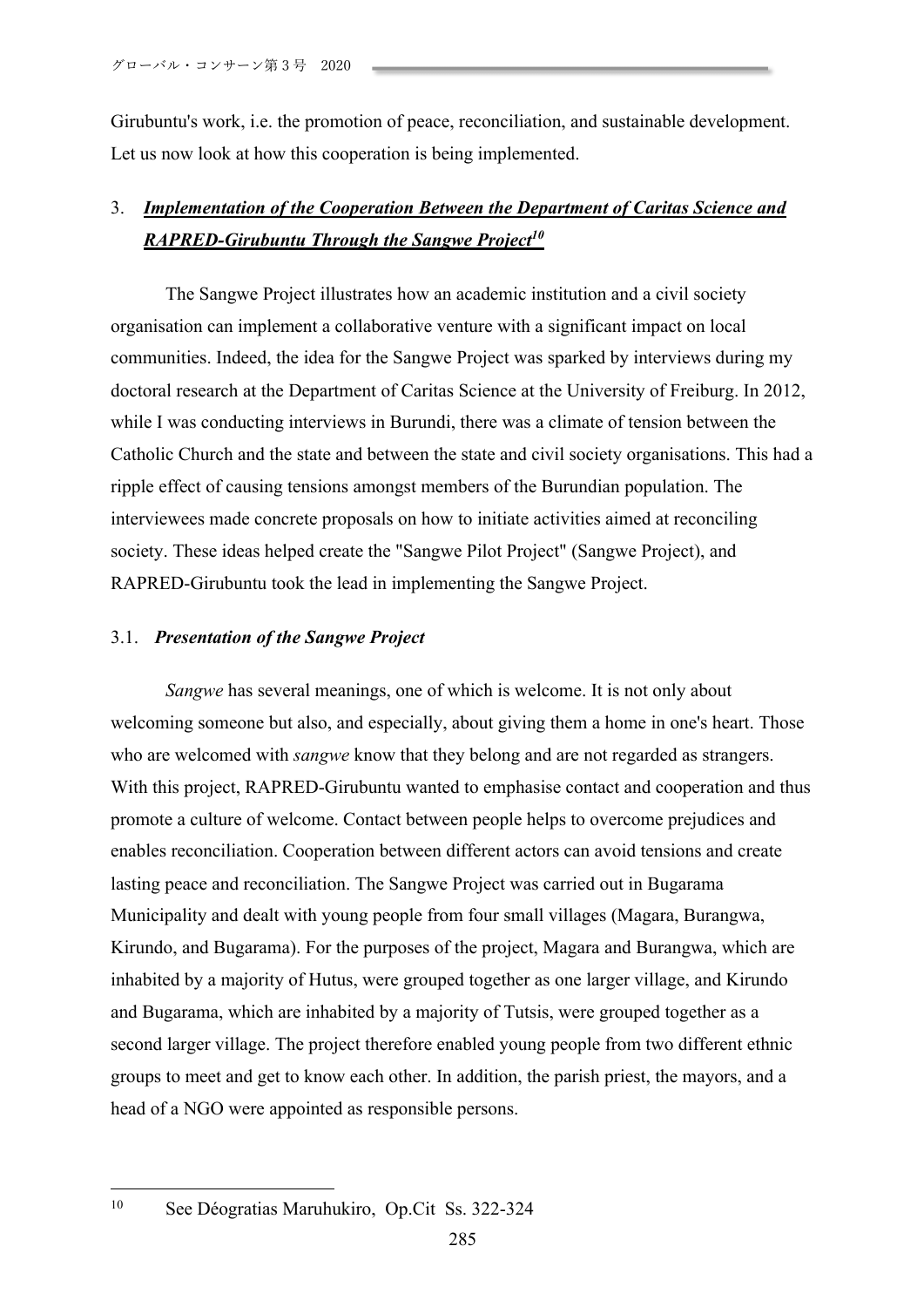The Sangwe Project is known as the "three dimension project," meaning the "religious dimension" represented by the parish priest, the "political dimension" represented by the mayors of the villages, and the "civil society dimension" represented by the head of a local NGO.

## 3.2. *Implementation of the Sangwe Project* 3.2.1. *Promoting Peace Through Sports*

Burundian youths like to play football, so we helped to form two football teams made up of members from the aforementioned two villages (Magara-Burangwa and Kirundo-Bugarama), which provided youths of different ethnic backgrounds the opportunity to work together on the same team. We also formed two volleyball teams from the two villages. During the crisis, the inhabitants of these villages did not visit each other, so sports allowed the young people to meet and thus exchange ideas.

Sports can be not only an avenue for fun but also a channel for peace and reconciliation. Youths from different ethnic groups (i.e. Hutus and Tutsis) and different political parties can meet and play together. Youths can also learn to overcome differences and work together towards the same goal; they can experience winning as a team and thereby achieving victory together. In this sense, ethnic differences can play a lesser role. Young people learn to identify more and more with their team and to pursue common goals. Sports can serve as a bridge to unity and social cohesion.

## 3.2.2. *Promoting Peace Through Dance (Culture)*

Culture can be a means of promoting peace. Burundian people love to dance, and the drum is a traditional musical instrument that is highly valued in Burundi. Burundian drums are now inscribed on UNESCO's World Heritage List.<sup>11</sup> Burundi is called the "Pays des tambours sacrés: land of sacred drums."12 Drums have always been a sign of peace in the Burundian kingdom. Drums have always enabled people to come together; where there is drumming, a crowd gathers and peaceful events can be held there. During the drum dance, the

<sup>11</sup> See https://www.rfi.fr/fr/afrique/20141127-tambours-burundi-inscrits-patrimoinemondial-unesco

<sup>&</sup>lt;sup>12</sup> Castermans, Philippe & Jean: Au Burundi, entre Nil et Tanganyika, le pays des tambours sacrés, Diedier Hatier, Paris 1990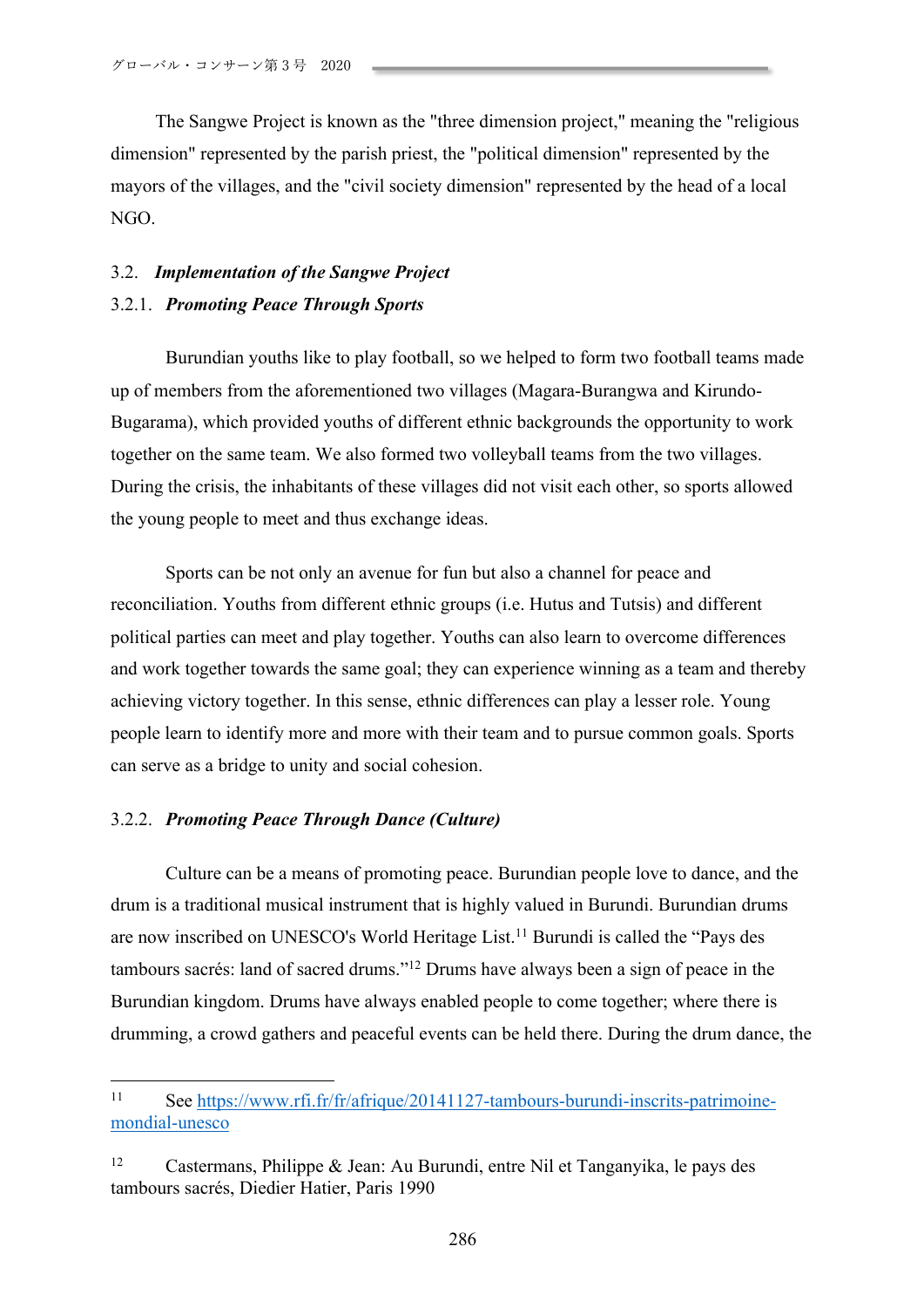essential message that is always conveyed is that of peace and reconciliation (*amahorosubizahamwe)*.

Through the Sangwe Project, traditional dance groups of girls and boys were created, and these groups organized regular peace festivals in which many local people participated.

#### 3.2.3. *Promoting Peace Through Theatre Games*

Theatre games have also become a vehicle to convey messages of peace and reconciliation. Burundi has experienced repeated bouts of war that have caused a large part of the population to flee the country. During the period of peace, many refugees decided to return home. The return of the refugees was always accompanied by conflicts and tensions with the population that stayed in the country because they had occupied the properties of their neighbours who had fled.

Under the Sangwe Project, we hosted open-air theatres, where young people played games and discussed possible solutions to this situation. The use of games by young people to dramatise this conflict situation was intended to defuse the tensions not only by adding a certain sense of humour but also by delivering an important message. The local people who came to these theatres engaged in community-building activities, which underscored the importance of the values of peace, reconciliation, and social cohesion.

## 4. *Girubuntu Peace Academy*

The Girubuntu Peace Academy is a new initiative established by the Department of Caritas Science at the University of Freiburg, RAPRED-Girubuntu, and Ackermann Gemeinde. Ackermann Gemeinde focuses on the themes of forgiveness and reconciliation in relation to the problems of forced displacement of people in Central Europe - especially people of German origin - after the Second World War. RAPRED-Girubuntu focuses on the conflict situation in Africa's Great Lakes region, where political and identity conflicts have become endemic.<sup>13</sup> The Girubuntu Peace Academy has developed along three main lines:

(1) Peace Dialogues: The organisation of the Freiburg Peace Dialogues, which is a kind of "*Forum politicum*" that takes place behind closed doors between different politicians and members of civil society to reflect together on peace and reconciliation issues.

<sup>13</sup> Maruhukiro, Déogratias / Birantamije Gérard, id. P. 212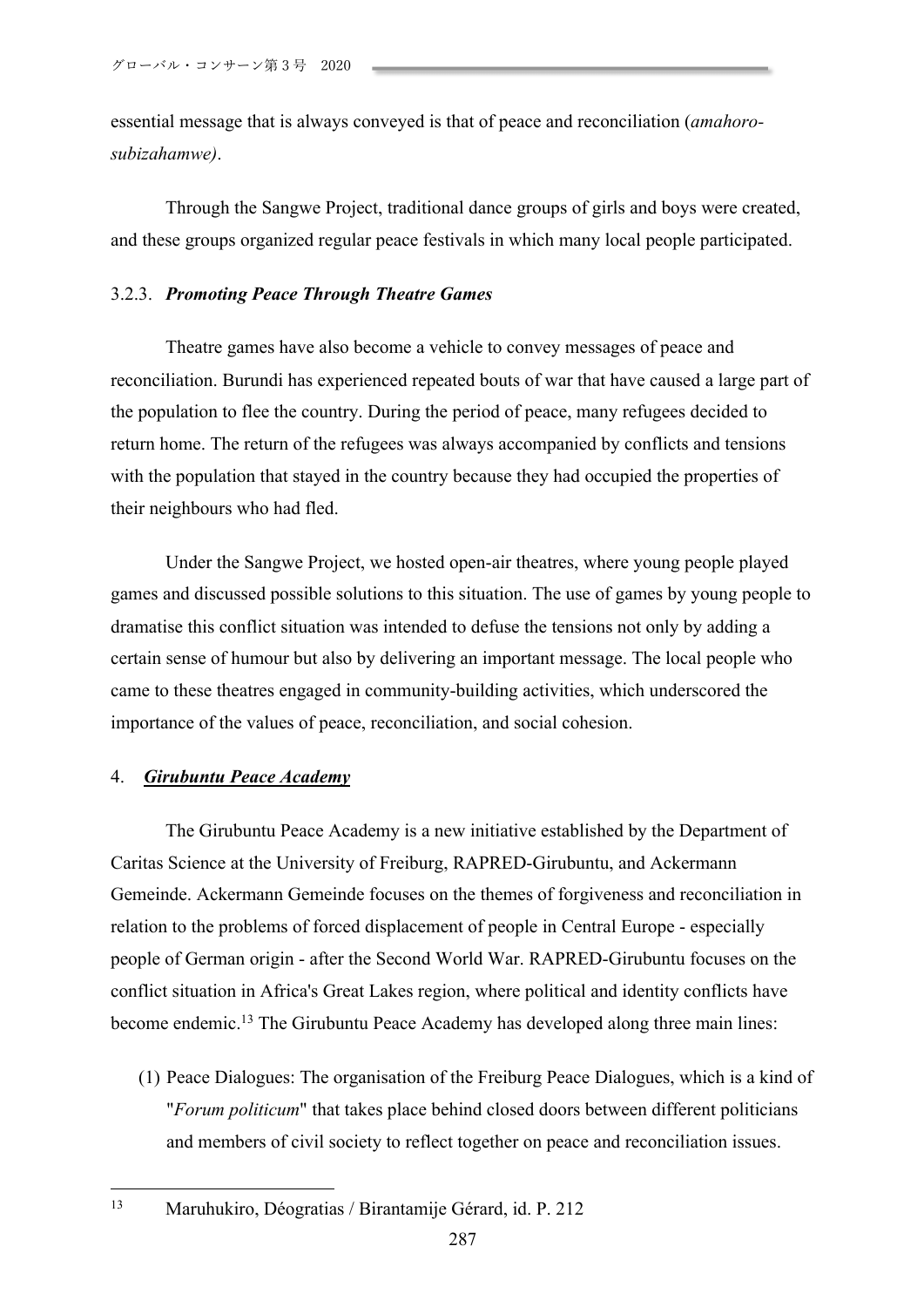- (2) Training Seminars: The organisation of international seminars and conferences in the city of Freiburg, especially at the University of Freiburg or at the Catholic Academy of Freiburg. The results of these conferences are then recorded in a publication. It should be noted that these seminars are also organised in Africa in collaboration with partner universities. In Rwanda, training seminars on trauma care were organised in collaboration with the Faculty of Clinical Psychology of the University of Kibungo and the Christus Centre of the Jesuit Fathers. In Burundi, these seminars were organised in collaboration with the Faculty of Clinical Psychology of the University of Grand Lac. Following these training seminars, the Girubuntu Peace Academy has been organising workshops and conferences under the central theme of "memory and trauma" since 2020. This series of conferences and workshops began in September 2020 in Germany14 and will continue until 2021 in Africa's Great Lakes region (Burundi-Rwanda-DRC) under the direction of our partner universities. These conferences were financed by the German Bishops' Conference and the State of Baden-Württemberg through the SEZ Organisation.
- (3) Publication: The Girubuntu Peace Academy now has its own publication department in the publishing house Lit under the theme: "Peace-Reconciliation-Future. Africa and Europe: Studies of the Girubuntu Peace Academy."15

## 5. *Other Projects of RAPRED-Girubuntu16*

The RAPRED-Girubuntu has other projects which, in general, fall into three categories:

(1) Assistance to maintain equal access to higher education

RAPRED-Girubuntu founded the Iga Project (*iga* means "may you study"), which provides assistance to children from low-income families so that they may pursue higher education. In many countries in Africa, especially in Burundi, primary education is free, but secondary schools and universities are very expensive. So, children from impoverished

<sup>14</sup> See https://www.theol.uni-freiburg.de/disciplinae/ccs/nachrichten/tagungsept20<br>15 See https://www.lit.verleg.de/publikationen/reiben/frieden.verseehnung.zukunft <sup>15</sup> See https://www.lit-verlag.de/publikationen/reihen/frieden-versoehnung-zukunft-

afrika-und-europa.-paix-reconciliation-avenir-l-afrique-et-l-europe-peace-reconciliationfuture-africa-and-europe/

<sup>&</sup>lt;sup>16</sup> For more information on RAPRED-Girubuntu projects, please visit our website: www.rapred-girubuntu.org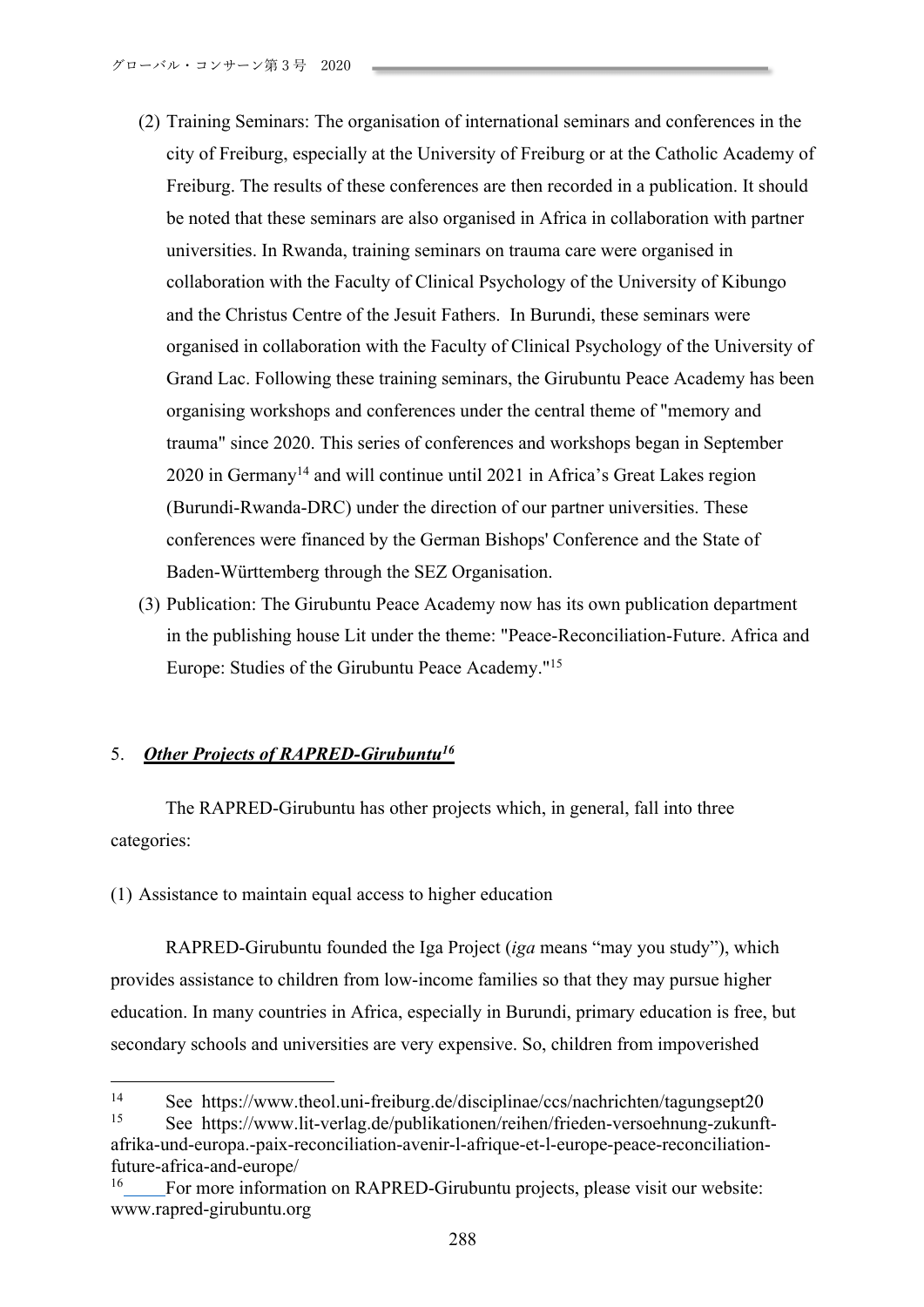families cannot afford higher education fees and thus cannot continue their studies. Poverty then becomes a factor of exclusion and unequal opportunities. The Iga Project was created to fight against this inequality of opportunity and to enable children and young people from poor families to continue their studies. Furthermore, we are convinced that education is the key to sustainable development and therefore an important factor in the promotion of peace.

(2) Direct aid to vulnerable people

RAPRED-Girubuntu has initiated direct aid projects for vulnerable people, such as refugees. Since 2015, Burundi has experienced a very serious political crisis which has led to violence and a flow of refugees into neighbouring countries such as Rwanda, Congo, Uganda, and Tanzania.17 RAPRED-Girubuntu's direct aid projects help these refugees in Rwanda and Uganda. These projects work to promote social cohesion, and, in particular, we focus on women's self-empowerment. In Africa, women are not only the pillars of the family but also the key drivers of community development.18 Projects such as "*Hakuna Matata*" in Kenya, "*Humuriza*" in Rwanda, and "*Iteka ry'umukenyezi*" in Burundi were conceived with this in mind. We are convinced that the fight against poverty is an indispensable condition on the way to peace and reconciliation.<sup>19</sup>

## (3) Raising awareness through activities promoting peace and reconciliation

Although the promotion of peace and reconciliation is the common thread that connects and underpins all the activities of RAPRED-Girubuntu, there are specific activities and projects that really make this goal concrete. Every year, a peace concert is organised in the city of Freiburg in Germany. These peace concerts are an opportunity to ask for support for our projects in Africa. The concerts are also a place to exercise integration and social cohesion in Germany. Indeed, at least two choirs of different origin - one choir with a majority of German members and another one with a majority of African members - sing

<sup>17</sup> See https://www.unhcr.org/fr/news/stories/2016/3/56d9a610c/violences-burundi-250- 000-refugies-burundais-fui-avril-2015.html

<sup>18</sup> See https://www.dianova.org/fr/advocacy-articles/autonomiser-les-femmes-cestcontribuer-au-developpement/

<sup>19</sup> Déogratias Maruhukiro, Für eine Friedens- und Versöhnungskultur. Sozial-politische Analyse, ethischer Ansatz und kirchlicher Beitrag zur Förderung einer Friedens- und Versöhnungskultur in Burundi, Lit Berlin 2020. S. 264